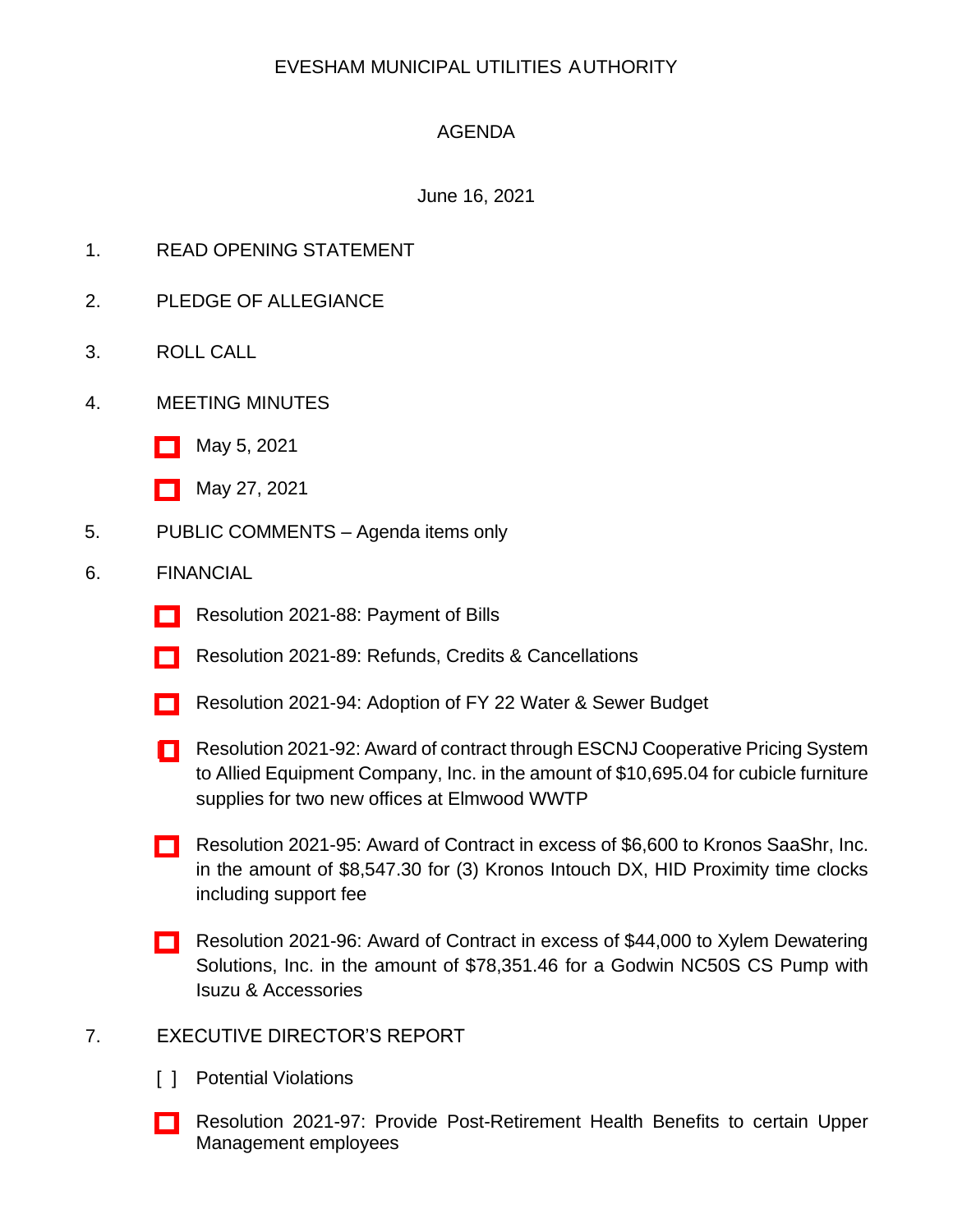[\[ \]](http://www.eveshammua.com/wp-content/uploads/2021/06/Resolution-2021-98-Resolution-Authorizing-Amended-Employment-Agreements-for-Jeffrey-Rollins-and-Laura-Puszcz-4832-3464-2670.pdf) Resolution 2021-98: Amending Employment Agreements of Upper Management employees with respect to Resolution 2021-97 and vacation accrual clarification

## 8. ENGINEER'S REPORT:

- [ ] Review of Engineer's Status Report
- [ ] Update: South Side Water Storage Tank
- [ ] Update: Route 70 Water Main
- [ ] Update: Route 70 Sewer Main
- [ ] Update: Elmwood WWTP Resiliency Improvements
- [ ] Update: Knox Boulevard Water Main Replacement
- [ ] Update: Heritage Village (Phase 1) Water Main Replacement
- [ ] Update: Heritage Village (Phase 2) Water Main Replacement
- [ ] Update: Elmwood Storage Building
- [ ] Update: Elmwood Tertiary Filter Replacement
	- [\[ \]](http://www.eveshammua.com/wp-content/uploads/2021/09/Resolution-2021-93-MBE-Mark-III-Change-Order-1-revised.pdf) Resolution 2021-93: Approval of Change Order #1 in the amount of \$29,703.71 to MBE Mark III Electric, Inc.
- [ ] Update: Woodlake Drive Water Main Replacement
- [ ] Update: Well No. 7 Building
	- [\[ \]](http://www.eveshammua.com/wp-content/uploads/2021/06/Resolution-2021-90-Authorize-advertisement-for-Bids-Construction-of-Well-7.pdf) Resolution 2021-90: Authorizing advertisement for construction of Well 7
- [ ] Update: Greenbrook Drive Water Main Replacement
- [ ] Update: East Main Street Sewer Rehabilitation
- [ ] Update: Defense Drive Water Main Replacement
- [ ] Update: North Cropwell Sewer Siphon
- [ ] Update: Kings Grant WWTP Internal Recycle Pipe
- [ ] Update: Kings Grant Effluent Force Main Replacement
	- [ ] Motion to approve a proposal from Richard A. Alaimo in the amount of \$71,000 for the survey, design, bidding and construction administration for the replacement of 1,300 LF of twelve inch effluent force main along Crown Royal Parkway within Kings Grant